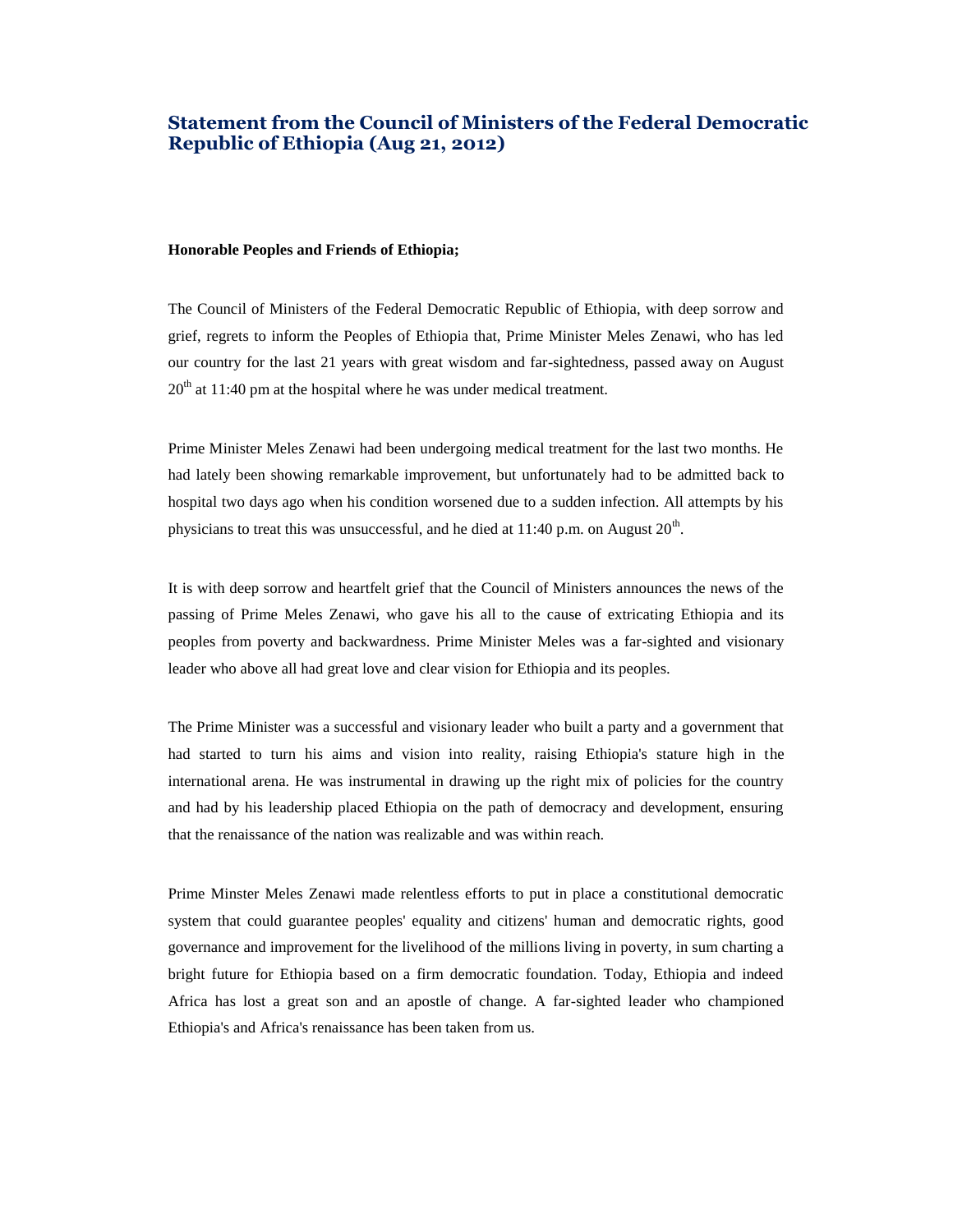Prime Minister Meles was the chief architect of the 5 year Growth and Transformation Plan, to the successful implementation of which he fully dedicated himself, despite nursing a serious medical condition for the past two years.

Under his great leadership not only has the country's peace and stability been maintained, Ethiopia has also made tremendous contributions towards sustainable peace and stability in Somalia, on Sudan and South Sudan, Rwanda, Burundi and Liberia. History and Africa as a whole will always remain grateful for his contributions.

Prime Minister Meles, along with other African colleagues, created the NEPAD Program in order to allow Africa's voice to be heard and for the continent to take its rightful place in global trade and development, democracy and good governance, as well as peace and stability. He made sure that Ethiopia would be the first to implement these ideas and play a responsible role in Africa. Prime Minister Meles Zenawi, as the voice of the developing world, successfully fought for a just and equitable economic system. As a great leader who believed in safe and balanced use of global natural resources, he made Ethiopia a show case of Green economic development. His wisdom and vision rightly received international recognition and acclaim. He was a example to all people of Africa, a great leader who lit the bright candle of hope in Ethiopia.

The Council of Ministers of the Government of the Federal Democratic Republic of Ethiopia wishes to say that not only Ethiopia but indeed the whole world has lost a farsighted leader and a force for real change and progress in the passing of Prime Minister Meles Zenawi.

## **Honorable Peoples of our Country and Friends of Ethiopia,**

The Council of Ministers of the Federal Democratic Republic of Ethiopia, while expressing its deep sorrow and grief at the untimely death of Prime Minister Meles Zenawi, nonetheless takes comfort and solace in the fact that he has left behind a solid democratic and developmental constitutional system. Today, his ideas and vision of change have become the ideas of change for 80 million Ethiopians. His initiatives on behalf of a democratic developmental system have ushered in new hope and a determination for change and a better life for all Ethiopians and indeed for Africa.

Prime Ministers Meles' policies and strategies, implemented through the determination and tireless efforts of his colleagues in party, government, and throughout the country, have clearly shown their capacity to provide for rapid change and development of Ethiopia. The constitutional developmental democratic system that has been left to us by a great leader is built on a firm foundation. We will always be proud of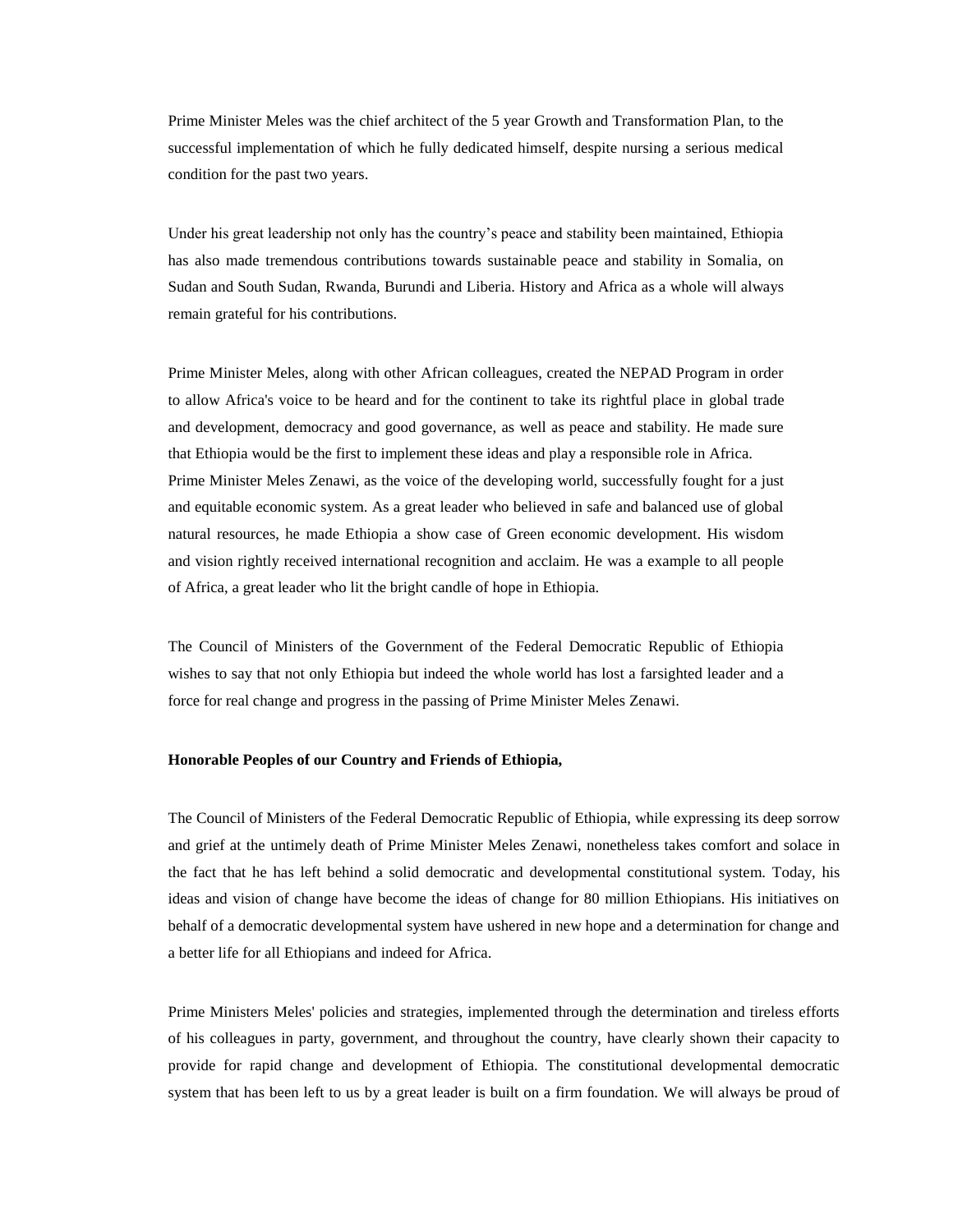his achievements, remain confident in ourselves and nurture the unshakable belief that the efforts at making Ethiopia's renaissance a reality have indeed become irreversible.

Despite the great loss that Ethiopia has suffered at the death of this great leader, the basic polices and strategies that are the fruit of Prime Minister Meles' intellect will continue to be implemented. The individual and group rights enshrined in our Constitution will continue to be consolidated. The efforts already begun for the building democratic institutions will continue along the path and vision set by Prime Minister Meles.

The constructive and peaceful role that Ethiopia has been playing in the Horn of Africa and in Africa at large, to ensure mutual benefit for all will continue with vigour, and Ethiopia will remain, today as in the past, an example of good neighborliness. Ethiopia's constructive role within the African Union and the international community will continue to be based and strengthened on the vision and directions laid out by Prime Minister Meles.

#### **Honorable Peoples and Friends of Ethiopia,**

The Government of Ethiopia has observed with admiration the outpouring of heartfelt love of the peoples of Ethiopia for Prime Minister Meles as they learnt of his illness and the fact that followers of all faiths have been praying for his recovery. It is deeply appreciative of this tremendous outpouring of support during this tragic period and for the dedication of the peoples of Ethiopia to the peace and stability of the country. The Council of Ministers calls upon all Ethiopians to endure these trying times with traditional Ethiopian fortitude and unity and asks them to work hand in hand to ensure Ethiopia's sustainable development, peace and the interests of its peoples for the future.

Furthermore, the Council of Ministers would express its appreciation to all world leaders, who over the last two months have expressed their best wishes and support for the Prime Minister. It would like to take this opportunity to renew its assurances that Ethiopia will remain committed to the excellent relations it has established with all its partners and friends.

The Government of the Federal Democratic Republic of Ethiopia expresses its heartfelt gratitude to all medical personnel who have done everything in their capacity to provide Prime Minister Meles with all necessary medical support during his illness.

The Council of Ministers of the Federal Democratic Republic of Ethiopia will announce the details of the funeral arrangements for Prime Minister Meles in the near future. In the meantime, His Excellency Deputy